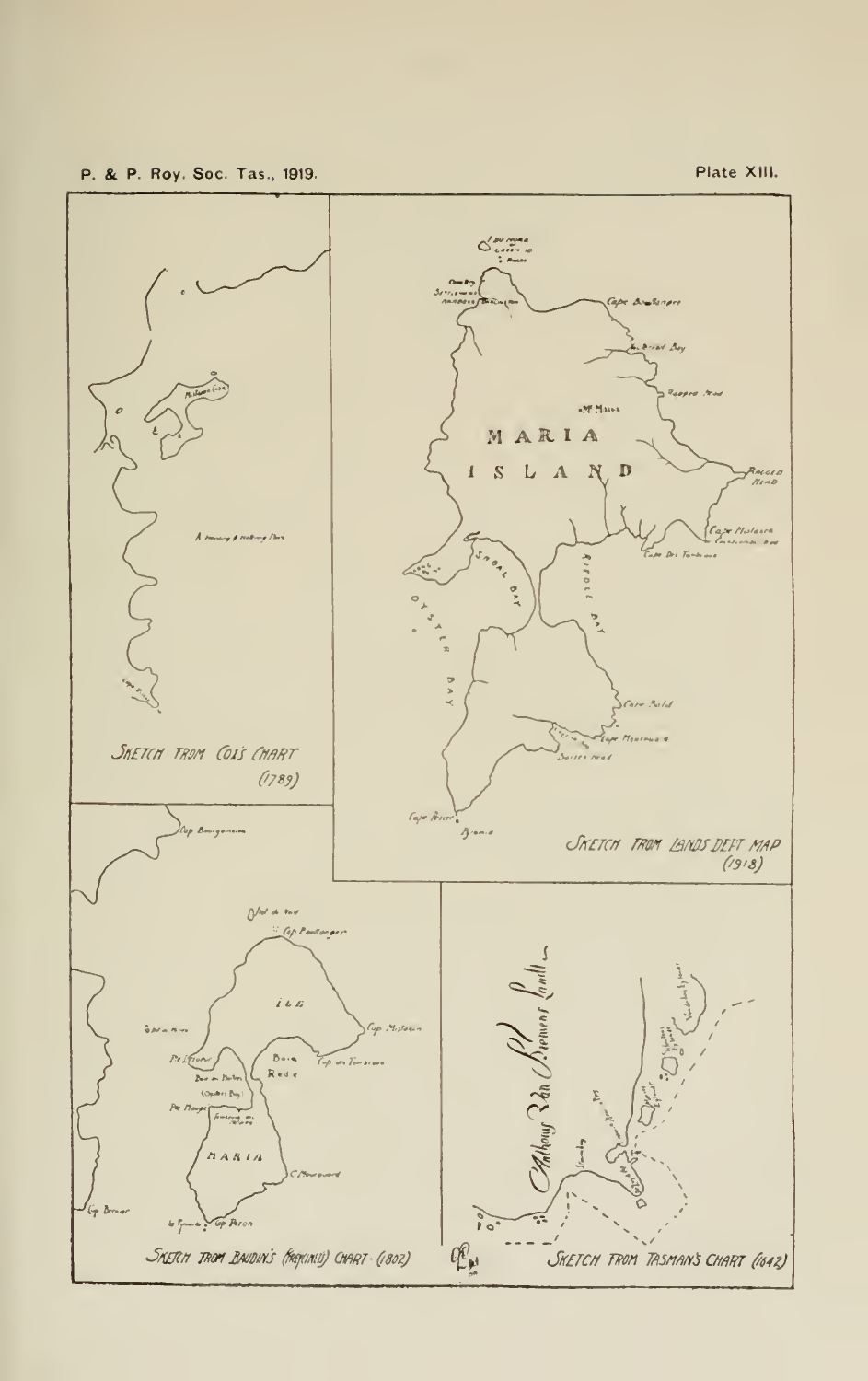# THE EARLY HISTORY OF MARIA ISLAND, EAST COAST, TASMANIA.

## By Clive E. Lord.

(Curator of the Tasmanian Museum).

#### Plato XIII.

(Received 2nd June, 1919. Read 14th July, 1919.)

Historically speaking, the discovery of Tasmania is of recent date, but even so, we lack many details of the early expeditions, and there were probably many early navigators of Australian seas of whom we know nothing. Even in modern days, navigation is not exempt from danger, although all the main routes have been carefully charted, and the advent of steam power has revolutionised the art of seamanship. The early explorers, however, sailed their small vessels along unknown coasts, and amidst uncharted reefs. How many perished we know not, but even of those expeditions that returned a large percentage of their company were lost bv the way. Scurvy was responsible for a tremendous death roll, in addition to the other dangers of the voyage. It must also be remembered that the discoveries of many of the early explorers were not made known to the world for many vears. Each expedition was working for its own country or company, and in some cases the results of the voyages were carefully guarded for the sake of self interest from a national standpoint. It was not for many years after his death that Tasman's work as an explorer became known, and the details of his stay at Tasmania, and incidentally the discovery of Maria Island, were given to the world.

The exploring ships coming from the west---the more settled portions of the old world—nearly all followed on Tasmans tracks. Making their landfall on the rugged coasts of the south-western portion of Ta-mania, or, as it wag known of old, as the southern portion of Terra Australis, and then sailing cast until they reached the quieter waters of our east coast. Maria Island will alwavs be connected with the early era of discovery, and the more one visits this locality, the greater the desire becomes to gain some knowledge of its early history. This was so in my own case, and what information <sup>I</sup> have gathered has been incorporated in the present paper in order that others who are interested may have the information available should thev desire to take advantage of it.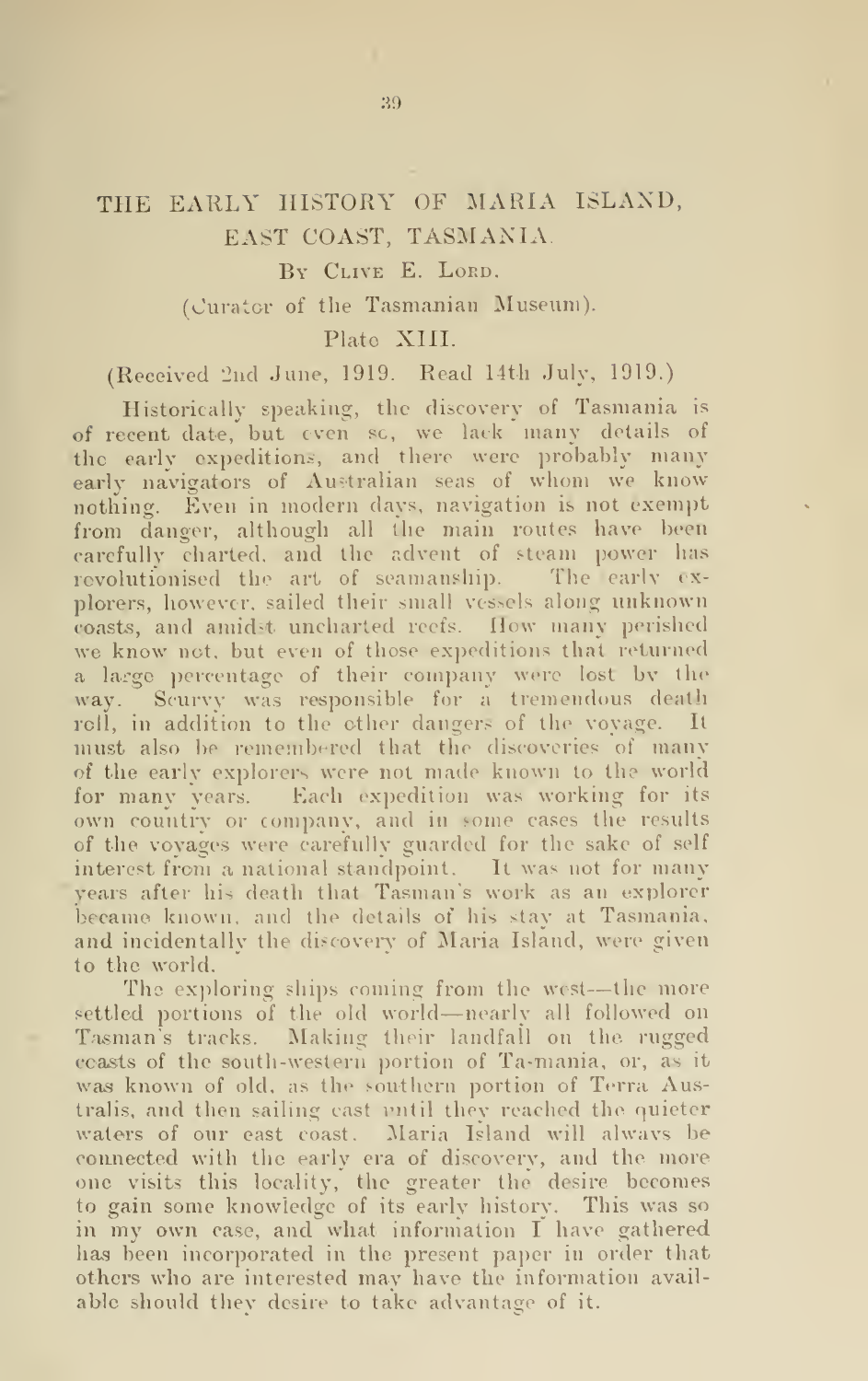As far as European navigators are concerned, Maria Island was first sighted on the evening of December 1st, 1642, when Abel Janszoon Tasman sailed up the East Coast and anchored near Green Island, to the south of Marion Bay. This anchorage was about fifteen miles to the southward of Maria Island, which Tasmau named. The intrepid Dutch explorer left this anchoiage December 4th, and his chart shows that he sailed up the coast on the ocean side of the island, which he charted as "Maria's Eylandt." (1)

For more than one hundred years the aboriginals were undisturbed by visitors from overseas. On March 5th, 1772, however, the ill-fated Marion du Fresne, fol lowing on Tasman's charts, anchored his vessels in almost the same locality as where the *Heemskirk* and Zeehan had been a century previously. Marion remained for five or six days', during which time there occurred an unfor tunate encounter with the natives, in which several of the aboriginals were wounded, and at least one killed. Crozet's narrative of the voyage  $(2)$  does not give details of their stay, but it is probable that boats from the ships visited the island.  $(3)$ 

The third European and the first British navigator to sight Maria. Island was Furneaux, but he was in error as regards the position of the island, and probably mistook the Maria. Island of Tasman for part of "The Schoutens." Captain Cook, in the Resolution, and Captain Furneaux, in the Adrenture, became separated in a storm on the 7th of February, 1773. This was Cook'a second voyage to the South Seas, and he sailed to New Zealand, while Furneaux called in at Adventure Bay before rejoining his captain. On the 9th of March, Furneaux sighted Tasmania, or, as it was then called, the south coast of New Holland. He mistook the , points, and- took the entrance to the present D'Entrecasteaux Channel to be Storm Bay. When he first anchored on the 10th of March, he thought he was near the Frederick Henry Bay of Tasman, and it is this error which led to such subsequent confusion. Furneaux called the bay Adventure Bay, after his ship, and considered Tasman's Frederick Henry Bay to be a few miles north. The present Tasman's Peninsula was called by Furneaux

<sup>(1)</sup> Tasman, Abel Janszoon. –Journal of a Voyage in 1642 Amster-dam 1898

Maria Island was named after the wife of Anthony Van Diemen,<br>the Governor of Batavia, and not after his daughter, as is often stated.

<sup>[1]</sup> Crozet's Voyage to Tasm.inia, New Zealand, etc., 1771-72 Trans, by Ling Roth. Lond. 1891.

<sup>(3)</sup> See Copies of Marion's Charts. P. and P. Eoy. Soc. Tas. 1889.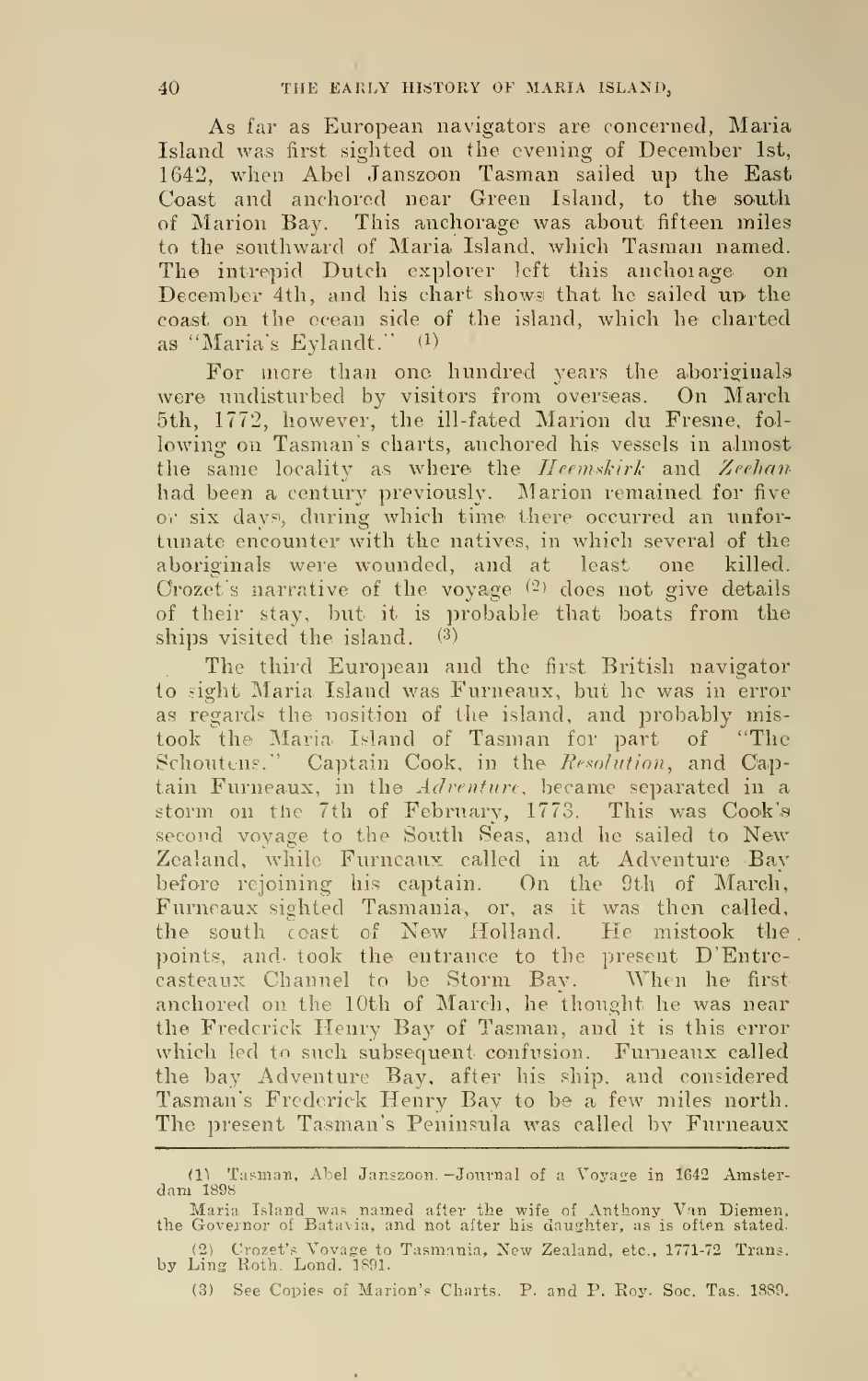the Maria Island of Tasman. His description of the anchorage in Adventure Bay is as follows: -

"At seven o'clock in the evening we anchored in "seven fathoms of water, with the small bower, and "moored with the coasting anchor to the westward, "the North point of the Bay N.N.E.  $\frac{1}{2}$  E. (which we "take to be Tasman's Head), and the Easternmost "point (which we named Penguin Island, from a "curious one caught there  $(4)$  ) N.E. by E.  $^{3}_{4}$  E.; the "watering place W. 1 N.; about one mile from shore "on each side; Maria's Island, which is about five or "six leagues off, shut in with both points; so that you "are quite landlocked in a most spacious harbour."  $(5)$ 

Furneaux stayed five days in Adventure Bay, and having completed taking in wood, water, and grass, he set sail. He records passing "Maria's Islands" on the 16th, and the Schoutens Islands on the 17th, and after pro ceeding further north he stood away to New Zealand.  $^{(6)}$ Furncaux's mistakes led to considerable confusion, and even at the present time the result of his investigations may be seen in the misleading nomenclature, which is still in general use.

Captain Cook, during his third voyage in 1777, an chored in Adventure Bay in January of that year. He failed to notice Furneaux's error, as he records bearings from his anchorage in Adventure Bay to the points of "Maria's Island."

The first detailed examination of the island was made by Captain John Heniy Cox, during a voyage in the brig Mercury, in 1789 '<sup>7</sup>. On the 3rd of July he sighted the coast of Tasmania, and at one p.m. was abeam of S.W. Cape  $(8)$ . At six in the evening the brig was brought to anchor in a deep bay  $(\theta)$ , the Mewstone bearing S. by E. A little water was obtained, and signs of the natives were seen. A heavy sea set into the bay on the morning of 5th July, and some difficulty was experienced in weighing the anchor, owing to an accident to tho winch, which injured several of the crew. The

(4) "Probably the first record of Eudytiles chrysocome (Crested<br>
"Peneuin)."<br>
(5) Cook's Voyages.<br>
(6) Cook's Voyages.<br>
(6) Forster, in decribing Furneaux's inchorage in Adventure<br>
(6) Forster, in decribing Furneaux's inc

Cape. \*9) Now known as "Cox's Bight."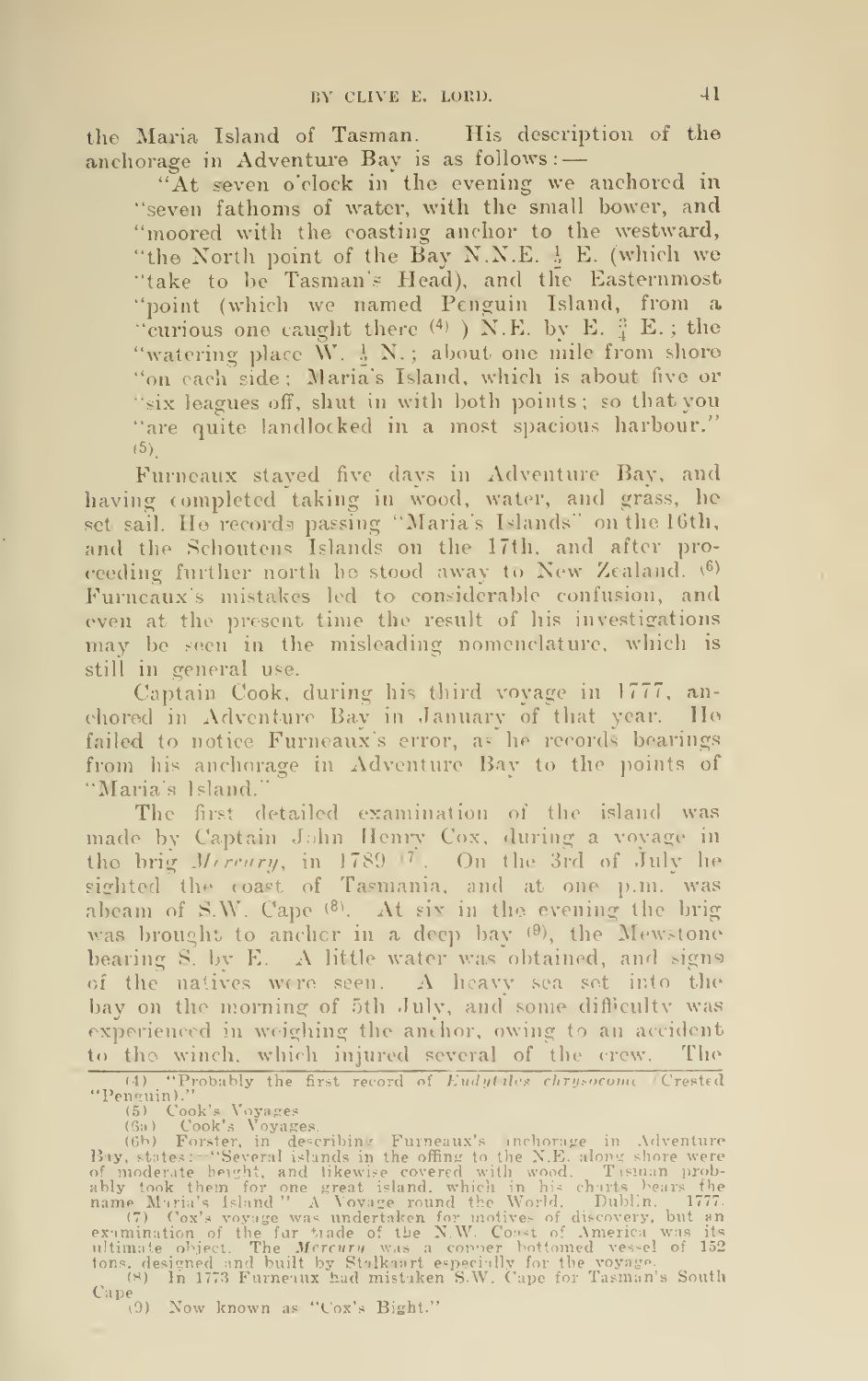cable was eventually cut, and the anchor left behind. At nine the next night the boat was off Tasman's Head, and on the night of the 7th they worked to windward, and imagined they were working into Adventure Bay, where it was proposed to secure wood, and complete taking in water. When day dawned, however, they found that they were farther north than they imagined, and "were among the Maria Islands." At  $\check{8}$  a.m. Cox set out in one of tlie small boats, and examined the shore to the South West in search of fresh water, but he did not meet with any more success than Marion had. Later he examined Maria Island, and landed in a deep bay, with <sup>a</sup> fine sandy beach. Cox named this Oyster Bay. He found a small stream of water, and plenty of good wood in the south east corner of the bay, which is situated between the North and South portions of the island, a low sandy neck being the only connecting link at this place. The brig was signalled to, and came to anchor in the bay at <sup>3</sup> p.m. on the 8th of July, 1789. The crew were immediately sent on shore to procure wood and water. They found traces of human inhabitants, as the trees were hollowed out by fire, and great quantities of shells heaped about them. They also noticed roughly constructed huts of bark.

On the 9th smoke was seen on the opposite side of the bay, and an attempt was made to interview the natives. The third mate approached them, alone and unarmed, and although he made every sign of friendship his fancy could suggest, they only mimicked his actions exactly, and laughed heartily, but would not stay. As fast as he advanced they withdrew, and were soon lost in the bush. On the morning of July 10th, the natives were again seen, several standing about a fire, while others were walking in the bush with spears and lighted pieces of wood in their hands. They allowed the seamen to approach, but seemed very timid, although they accepted gifts of bis cuits, penknives, etc. This party consisted of 14 or 15 men or women, who were all entirely naked "except one "man, who had a necklace of small shells, and some of the "women, who had a kind of cloak or bag thrown over "their shoulders." Several were observed to be scarred, and their bodies daubed with reddish earth <sup>(10)</sup>. Mortimer sums the natives up thus: - "Upon the whole they seemed "to us to be a timorous, harmless race of people, and "afford a fine picture of human nature in its most "rude and uncultivated state."

<sup>(10)</sup> There is a large outcrop of reddish earth at Bloodstone Point<br>to the north of Long Pt., to the N.W. of Oyster Bay, which might have<br>served the natives of this locality for the usual red ochre with which<br>the aboriginal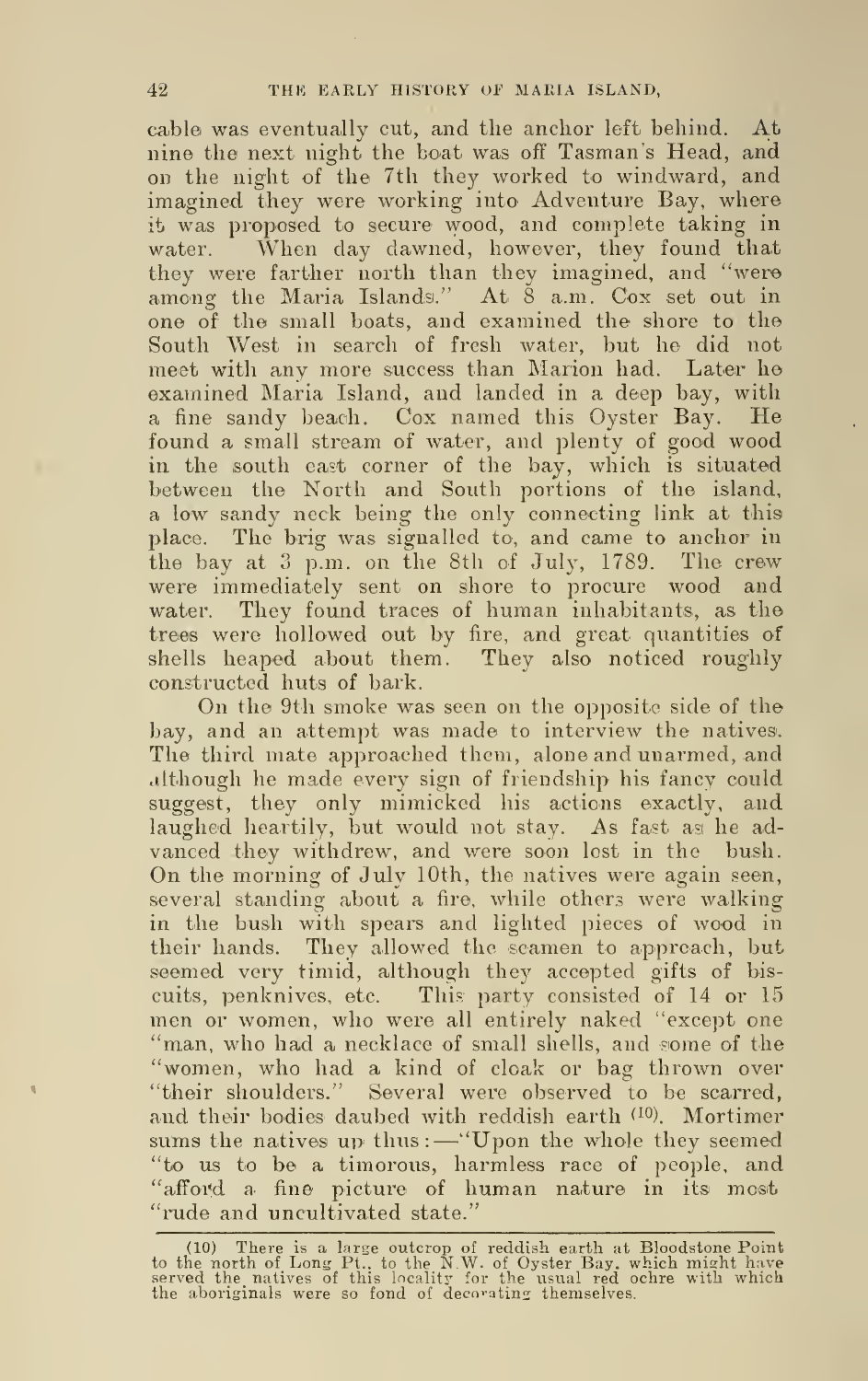Later in the day several of the officers went ashore, and although they found a recently deserted "camp," they did not succeed in interviewing the natives. A number of parrots were noticed, a variety of small birds, and numerous sea fowl—"particularly <sup>a</sup> large white bird, "sometimes bigger than a swan, with black tips to its "wings, and an enormous sized beak" (11). Most of the birds were very shy, from which fact it was presumed that the natives regularly hunted them.

Although it was the depth of winter (July), the weather was mild and pleasant, the thermometer keeping 51deg.-56deg. during the period the brig was in the bay.

On the 10th, having secured a sufficient stock of wood and water, and being ready for sea, "all hands "were sent on shore to wash their linen and amuse thcm- "selves as they thought proper." On the 11th the brig sailed, with a light breeze from the  $N.N.W.,$  "out of "Oyster Bay bv a passage to the southward, opposite to "that by which we came in."  $(12)$   $(13)$ 

In 1792 Admiral Bruny D'Entrecast^aux, in com mand of the Recherche and Esperance, anchored in the channel which he then discovered, and which now bears his name. He returned again in the following year, and while anchored near the centre of the Channel, on February 16th he sent Beaupré, the "engineer geographer," – to explore the estuary of the present River Derwcnt, and also the shore to the Eastward. He was particularlv instructed to discover "whether the island of Maria was "really separated from the land of New Holland; for "this had not been sufficiently resolved bv Marion, or "even by Captain Cook." On the return of the boats, Beaupré stated that he had seen the channel which separates the island of Maria from the mainland. His charts clearly show the track of the boats and his "Chan- "nel" would be the low lying land connecting Forestier's Peninsula, for it must be remembered that Furneaux's error was now bearing fruit, and that the Peninsula was being mistaken for the Maria Island of Tasman. (14)

When Sir John Hayes visited Tasmania in 1793, in the Duke of Clarence and the Duchess, he did not explore the East Coast, his main surveys being in the Channel and

<sup>(11)</sup> Pelican.

<sup>(12)</sup> From an examination of the chart and the wording of this<br>passage it would appear that the *Mercury* sailed up the eastern coast<br>of the island and entered the strait between the island and the main-<br>land at its norther

<sup>(13)</sup> Mortimer, Lieut. G.—Voyage in Brig Mercury, commanded by John Henry Cox.

<sup>(14)</sup> Labillardiere.—Voyage in search of La Perouse.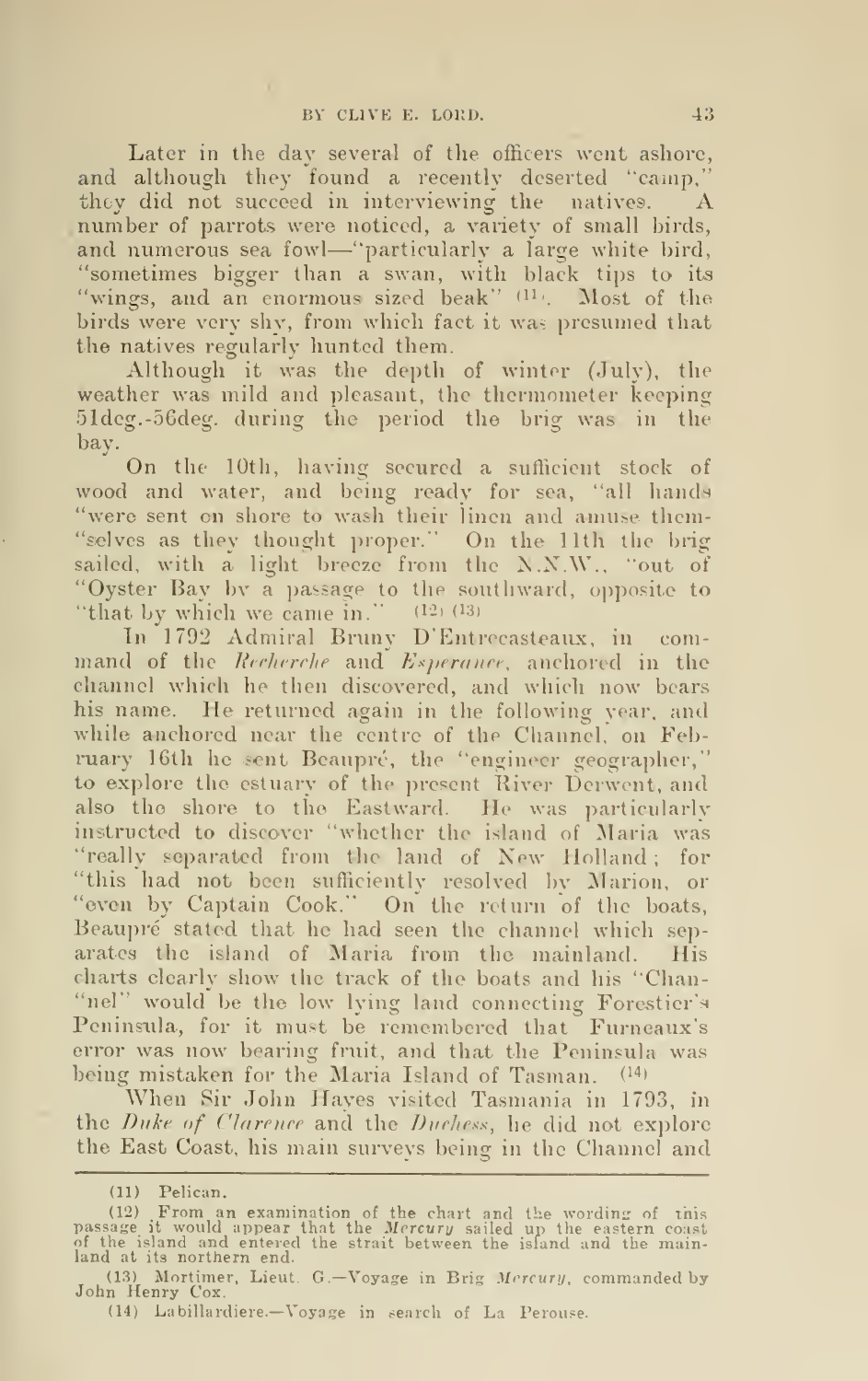the Derwent. He probably only saw Maria Island at the time of his departure for New Guinea.  $(15)$   $(16)$ .

Bass and Flinders, in the  $Norfolk$ ,  $(17)$  during the historic voyage in which they conclusively proved the existence of Bass Straits, were the next to sight the island. After leaving Storm Bay on January 3rd, 1799, they opened up Cape Raoul and Cape Pillar. Flinders states that "These two' high columnar Capes are the extreme "points of the land which Captain Furneaux took to be "Maria's Island." (18)

After rounding Tasman's Island, the true Maria Is land was sighted at 5 p.m., and they hauled in close to the shore, but the squally wind drove them off. The next morning the island appeared as if divided in two.  $^{(19)}$ At ten o'clock the wind veered round, and they tacked towards the island, but as the day wore on the wind increased, and as it was impossible to get near Maria Island before dark, they bore away to the northward.

The next explorer to visit Tasmania was the French Admiral, Baudin, in command of the Geographe and Naturaliste. After investigating the Channel, they sent out a boat expedition towards the East, in order to discover if they could sail the ships through the strait between Furneaux's "Maria Island" and the mainland. M. Faure, the "engineer geographer" of the expedition, spent eleven days exploring and charting the coasts. He noted the misplacement of Frederick Henry Bay, and that, the "Maria Island" of Furneaux, or the "Isle d'Able Tasman" of D'Entrecasteaux was a peninsula.

On the 17th of February the ships sailed out of the Channel, and about five in the evening of the 18th, anchored in the strait between the mainland and Maria Island.

At daybreak next morning the long boat was sent with orders to circumnavigate Maria Island, to make a chart of its coast, and to ascertain if there was any fresh

(17) The *Norfolk* was a small boat of 25 tons, built at Norfolk<br>Island in 1788. She was built and equipped by the settlers in order to<br>provide communication with Sydney. When the boat arrived at Port<br>Jackson, however, Gov

(18) Flinders. —Voyage Terra Australis. Intro, p. cxc.

(19) <sup>A</sup> vprv low and narrow sandy neck connects the northern and southern portions of the island.

<sup>(15)</sup> Lee —Commodore Sir John Haye?.

<sup>(16)</sup> The following passage rc Risdon from Mrs. Lee's book is<br>worth repeating:—"It has often been stated in print that the name<br>originated in Restdown as being the place where the first British<br>"settlers under Lieutenant B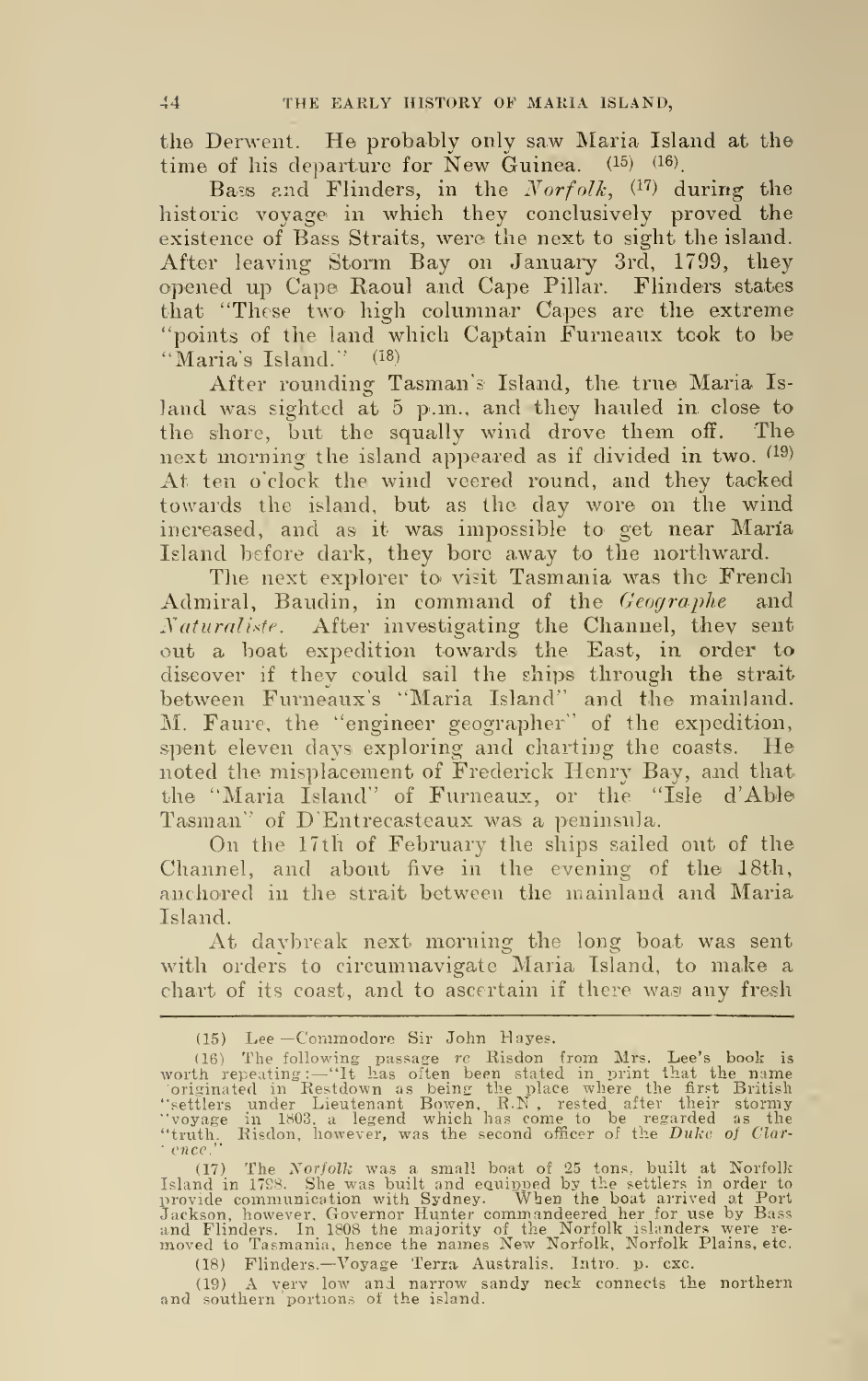water. The boat, which was under the command of M. Maurouard, included in its complement, M. Boullanger, geographic engineer, and M. Péron, the naturalist and historian. Skirting along the southern coast, the ex tremity was named Cape Péron, and the granite outcrop ahead of this the Pyramid. Progressing up the east coast, they charted the point at the southern end of the large bay Cape Maurouard, after the cadet in charge of the boat, who also assisted M. Boullanger in his geographic studies. The bay itself was named Riedle, in honour of a naturalist of the expedition, who had died at Timor.

The explorers landed at Riedle Bay about two o'clock, and it was here that Péron found the famous example of the aboriginal tomb. This was a structure of bark, cover ing the remains of an aboriginal whose bodv had been cremated.

On the 20th the boat continued its journey, passing the Cape Mistaken of Cox, and rounding the northern cape, which was named Boullanger, after the hvdrographcr of the expedition. The small island off the north ex tremity of Maria Island they named Islet du Nord. Along this part of the coast the growth of kelp greatly astonished<br>the explorers, and considerably hampered their progress. On the western side the explorers gave the name Point Leseur (20) to the point at the head of Oyster Bay, and Middle Island (21) to the island half way between this point and the mainland.

As it was growing dark, the explorers proceeded to land, but at the sight of about thirty aboriginals, thev proceeded further into the bay, and landed without being approached. The next day they surveyed Oyster Bay, and were just leaving when the sound of guns from the ship announced the fact that M. Mauge, the surgeon, was dead. (22) The boat returned to the ships on the evening of the 21st.

During the following days parties from the ship visited the island, and several interviews with the natives were held. Péron does not seem to have been impressed with the Maria Island tribe. During the time that the exploration of the island was in progress, several other

<sup>(20)</sup> Now Lons Point.

<sup>(21)</sup> Now McLaughlan's or Lachlan Island.

<sup>(21)</sup> Now McLaughlan's or Lachlan Island.<br>
(22) "The last of my colleagues, M. Mauge, was certainly no more,<br>
"and his remains had at that moment been committed to the earth<br>
"He died the day after we left the ship, univer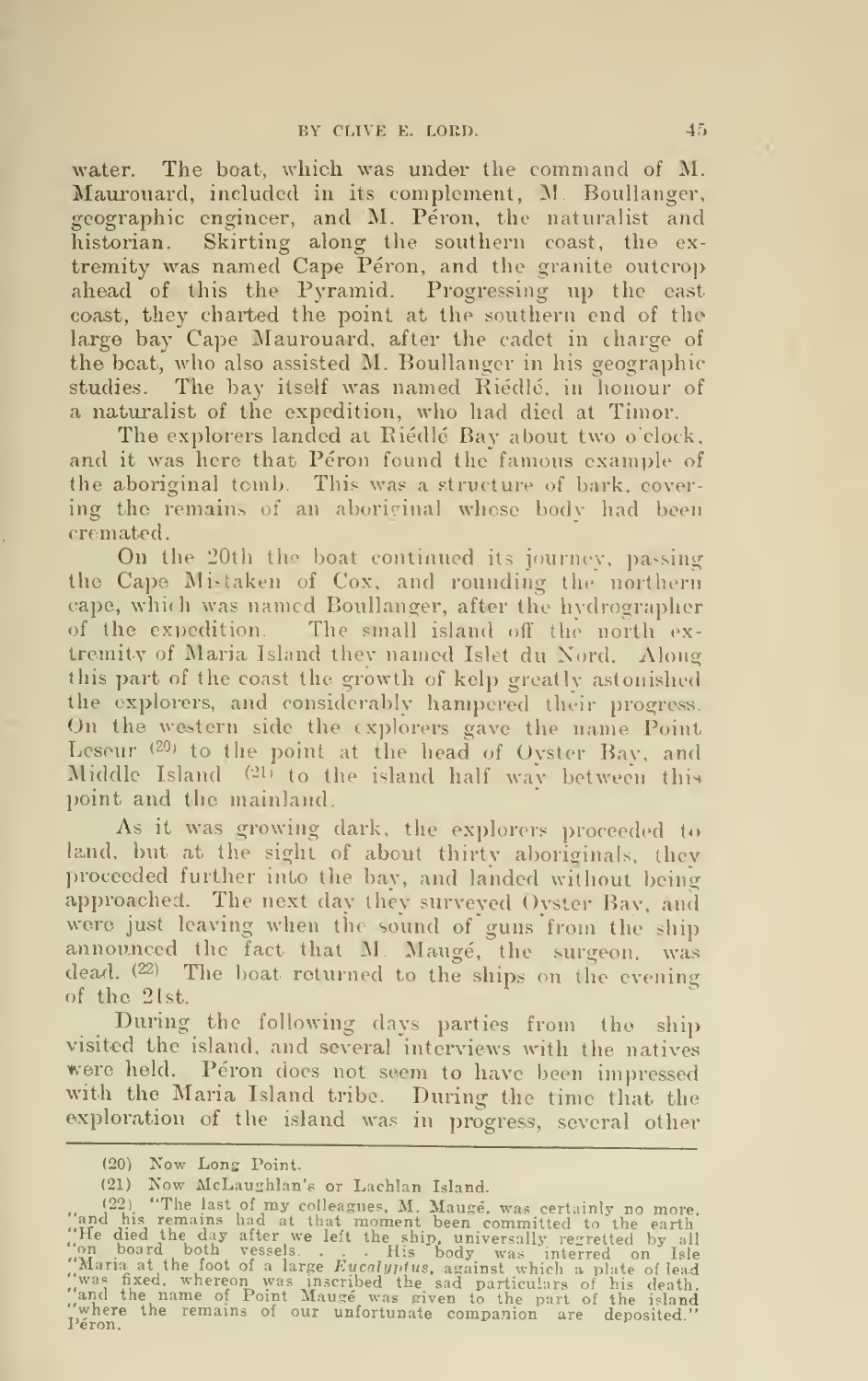parties had been sent out surveying. The first, under the command of M. Freycinet, Senior, surveyed the coast south of Cape Bernier, which they named. This expedition was absent eight days, and they showed that Frederick Henry Bay was actually situated as shown by Tasman, and that Marion Bay was only a long open bay on the ocean side of the true Frederick Henry Bay, (23) the two bays being separated by a long sandy isthmus, the only connection by water being a narrow opening at the south corner. They found that there was no appearance of the Channel shown on the charts of D'Entrecasteaux. Flinders' charts were more correct in sliowing Tasman's Peninsula, but his location of Frederick Henry Bay was incorrect. The northern peninsula was named Forestier's Peninsula.

The second boat expedition, under the command of M. Freycinet, Junior, was absent three days, and ex plored the East Coast, from Cape Bernier to Fleurieu Bay. This bay was so named  $(24)$  by the third expedition, which explored the Schoutens. They found that instead of the five or six islands which had previously been shown on the chart, there was only one, and that what had previously been taken for islands were the high hills of the peninsula, which are separated in several cases by low, sandy necks of land. The peninsula was called Freycinet's Peninsula.

The French devoted some time to the study of the natural history of Maria Island. They particularly re mark upon the immense beds of kelp fringing the shores, the great shoals of dolphins and whales, and the "in-"numerable legions" of seals.

Baudin sailed from his anchorage on the 27th of February. Owing to the unfavourable weather, their progress up the coast was slow, and the ships became' separated from one of the ship's boats, which had been sent out exploring near Thouin, or Wineglass Bay. (25)

On the 10th of March when bearing towards the straits a small ship was sighted which was on the way to Maria Island to catch seals. This vessel may well be regarded as one of the first of the moderns. The old era of exploration

<sup>(23)</sup> Unfortunately the true Fredrik Henry Bay of Tasman :s now known as Blackman's Bay.

<sup>(24) &</sup>quot;In honour of the illustrious scholar to whom France and<br>"her navy are so much indebted for so many valuable and honourable<br>"works." Péron.

<sup>(25)</sup> This boat later met the British vessel, *Harrington*, Captain<br>Campbell, who supplied them with provisions. They fell in with the<br>Naturaliste in Bass Straits, and later rejoined the Gcographe in Syd-

ney.<br>The Geographe also met an English Brig on the 8th March. She<br>was named the Endeavour, having been built at Port Jackson. Her<br>"tus." of the wood of the Casuarina and her masts of the Eucalyp-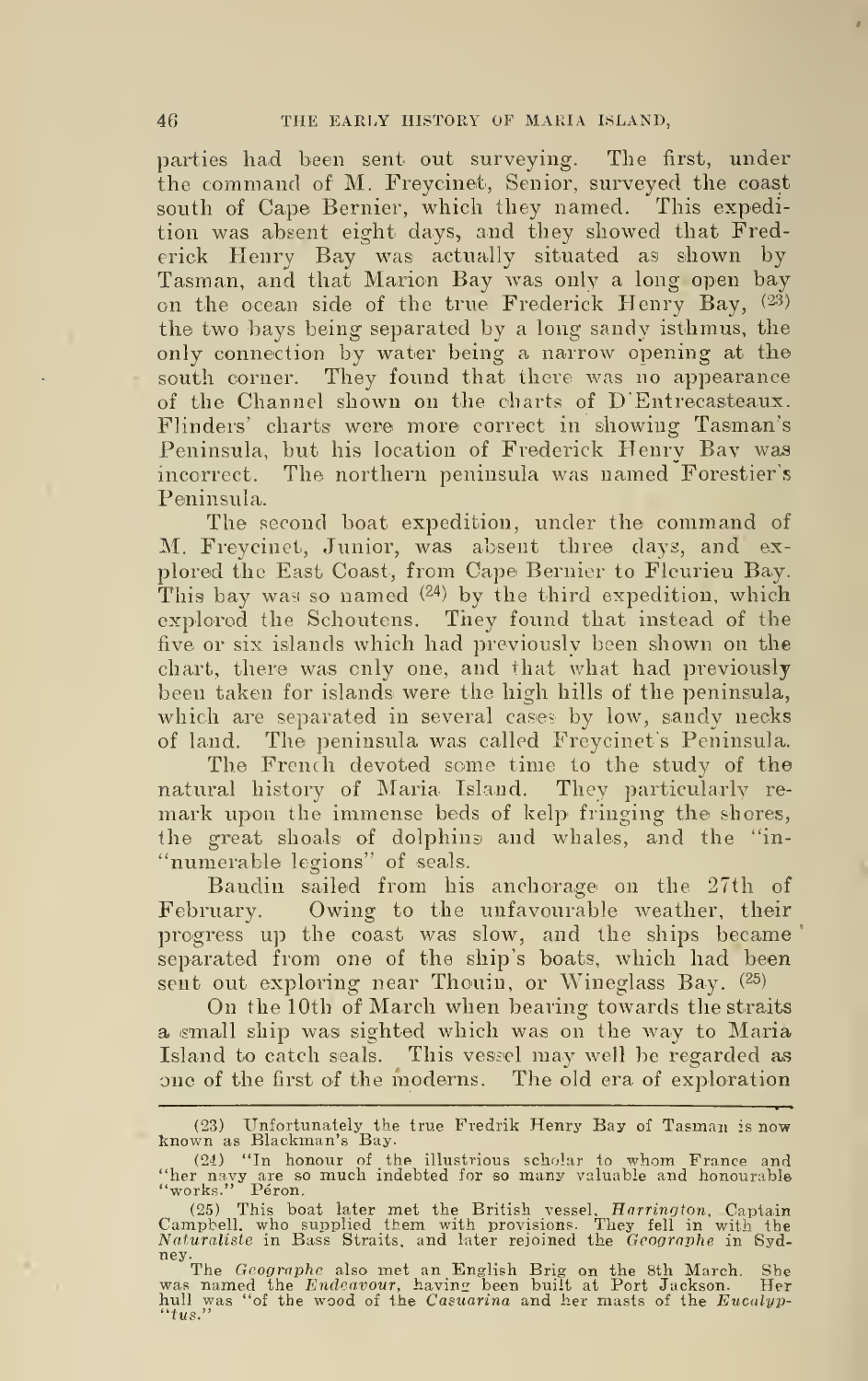from <sup>a</sup> geographical standpoint was past and Commerce was following quickly upon the heels of Discovery. From now onward the island was continually visited by sealing and other vessels, both from the mainland and from the settlement at the Derwent.  $(26)$ 

In the early years of the colony's history Maria Island was mainly used by those engaged in the whaling and sealing industry, and several localities are now pointed out which in the early days were the resort of "bay whalers."

In 1S25, however, a new era began. The Government considered that the island would make an excellent convict station, as not only was it a "natural penitentiary" but appeared to be a suitable locality in which to grow flax. Particular attention was being paid to the cultiva tion of that plant at this time. Accordingly on the 4th of March, 1825, the first vessel sailed from Hobart with a draft of prisoners. The first Commandant was Lieutenant Peter Murdoch of the 35th Regiment, and he held office until the 26th of August, when he was succeeded by T. D. Lord, who had charge of the station for some years following. Among the early officers at the settlement may be mentioned Assistant-Surgeon J. Griffith. Storekeeper T. J. Lcmpinere, and Principal Overseer R. Dodsworth. The guard was composed of men of the 40th Regiment. The island, however, did not come up to expectations as far as being a natural penitentiary was concerned, for there were numerous escapes. In one instance six men vacated the island by means of a rough raft of bark, etc.

The settlement, which had been named Darlington <sup>(27)</sup> was, however, extended, and several out stations were created. In 1830 a woollen factory was erected for the manufacture of rough cloth. Two years later the cloth was one of the main productions of the station, which, it was considered, was about self-supporting. The cloth pro duction was valued at 8s. per yard, and as on an average 100 yards were woven weekly the value, per annum, was about £2.000. In addition 4,000 pairs of shoes were made each year, which at 5s. per pair added another thousand pounds to the revenue. However, the authorities did not seem satisfied with the station, and soon after the foundation of Port Arthur (28) the settlement at Maria Island was vacated.  $(29)$ 

- (26) First settlement at the Derwent—September 7th, 1803.
- (27) Mr. H. Wright, Librarian of the Mitchell Library, Sydney,<br>to whom I am indebted for certain information in this paper, considers<br>that Darlington was probably named after Governor Darling.
	- (28) The Port Arthur Settlement was founded in 1831.

<sup>(20)</sup> Maria Island was vacated as a penal establishment, for the first time, in 1832.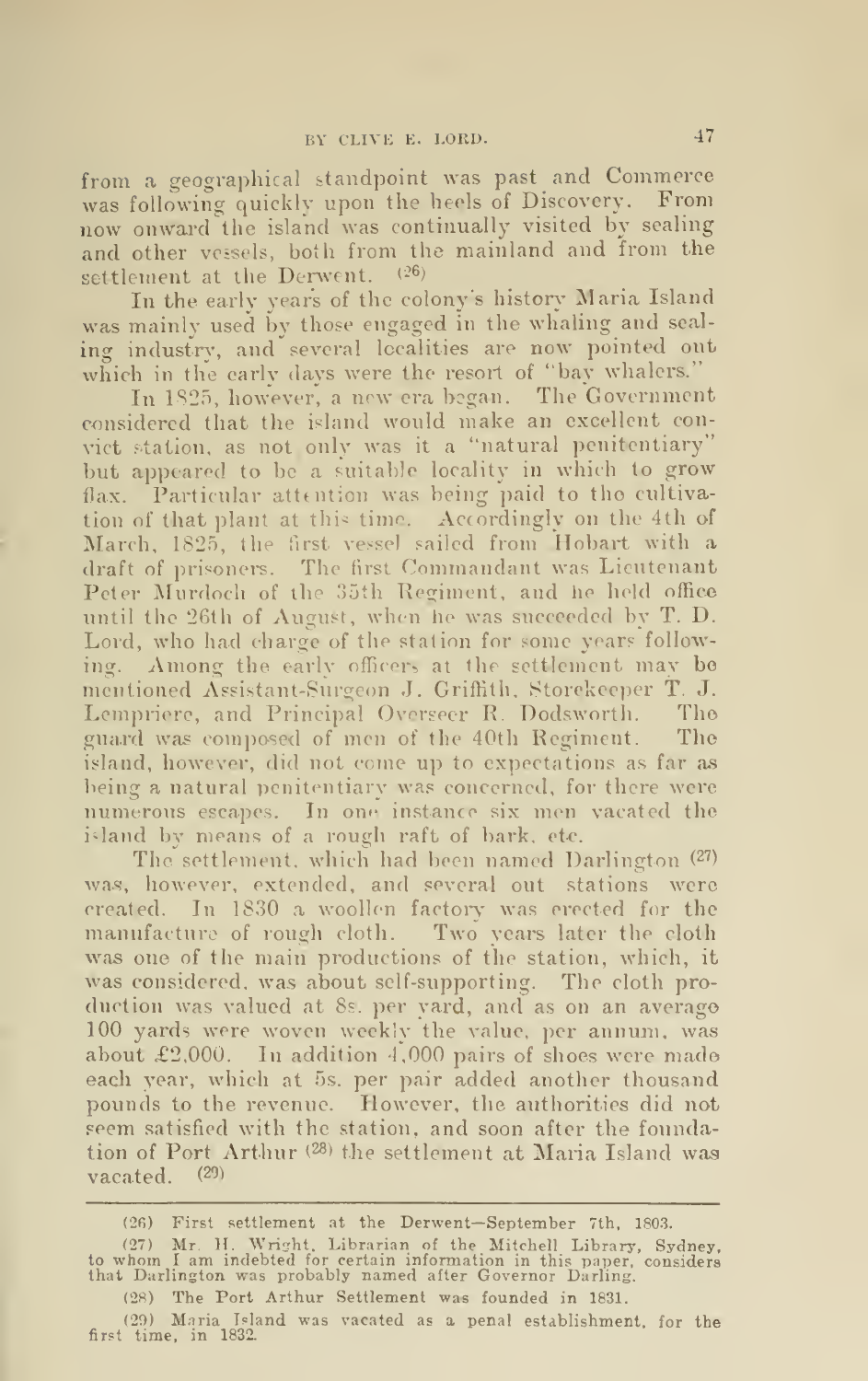In 1841 Lord Stanley's Probation System came into force and the station was again occupied under the new scheme for dealing with the convict population. The stttlement was extended, and in 1845 there were about six hundred prisoners on the island, these being divided into four classes. The main buildings at Darlington, in which the convicts were housed, consisted of six large rooms con taining 66 men each, 20 huts of various sizes, capable of holding from <sup>3</sup> to 24 men each and about 100 senarate apartments (30). The position at the settlement at this time does not appear to have been at all satisfactory. (31) Among the people exiled to the isle were several of

the Maori chiefs who had been concerned in the New Zea land rebellion. At a later date some were allowed to re turn to their native land, but one at least died on the is land, for in the neglected cemetery of the old station may be seen a stone stating that

> Here lie the remains of HOHEPA TE UMUROA <sup>a</sup> native of Wanganui, New Zealand, who died July 9th, 1847.

There are several other interesting epitaphs in this old graveyard, which is situated on the north-western point of the island. The spot is unfortunately much neglected and many of the graves are overgrown with boobialla. At the present rate of progress it will not be many years before all trace is lost, except perhaps for a few of the larger tombstones, of the records of those who died and were buried at the settlement of Darlington in the early days of its his torv.

On October 29th, 1849, the brig Swift, 360 tons, 6 guns, commanded by Captain Aldham, arrived at Hobart from London. She had on board several of the Irish State prisoners. Among the number was Smith O'Brien, and as he refused to accept a ticket-of-leave, Governor Denison, who had visited Darlington in January (32), decided to send him to Maria Island. Here O'Brien apparently tried every means of making a martyr of himself, and his friends devised <sup>a</sup> plan for his escape. A priest communicated the details to  $\hat{O}$  Brien  $(33)$ , and he was ready when the schooner Victoria anchored off the coast and sent a boat ashore. Before O'Brien could reach the boat, however, a constable appeared and arrested the boat's crew at the point of his

<sup>(30)</sup> Boyd to Hampton, 31st Dec, 1845.

<sup>(31)</sup> Syme.—Nine Years in V.D.L., p. 270.

<sup>(32)</sup> Denison. —Varieties of Vice-Resal Life, p. 104.

<sup>(33)</sup> Denison. —Varieties of Vice-Eesal Life, p. 144.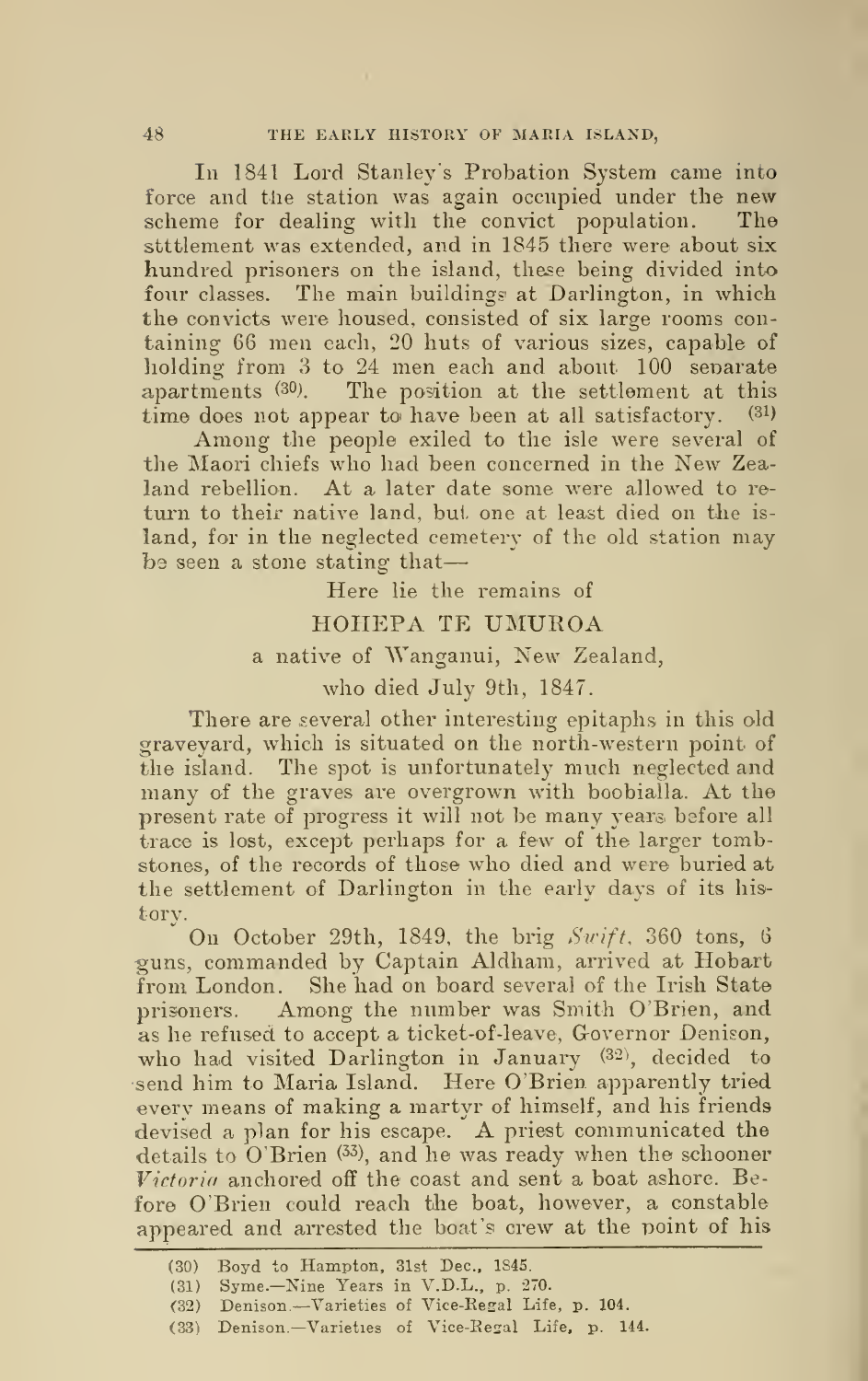musket. O'Brien was so furious at the failure of the plan that he refused to walk back to the station, and had to be carried there by the men who had come to rescue him  $(34)$ . After this O'Brien '35» was transferred to Port Arthur, and eventually he accepted a ticket-of-leave.

Transportation was soon to cease, however, and Darlington was finally vacated as a convict station in 1850.

There is an amusing account  $^{(36)}$  of how the H.M.S. Harannah, unaware that the settlement had been vacatel, put in there at Christmas time, 1850. and awaited a wel come due to such a Queen's ship. However, "the tall flag- "staff was buntingless, the windmill sailless, the pretty cot-"tages and gardens seemed tenantless, not a drum was "heard in the military barracks, and the huge convict "buildings seemed minus convicts. At length, through a "telescope, was observed one canary coloured biped, in the grey and yellow livery of the doublv and treblv convicted "felon. . . Presently a whaleboat came slowly off and 'there appeared on the quarter-deck a hawk-eyed and "nosed personage about six feet and a half high, who seeni- 'ed as if he had long lived in indifferent society, for his "eyes had a habit of sweeping round his person as though "he was in momentary danger of assault. This was an "everseer left in charge of the abandoned station with a "few prisoners to ass-ist him."

This now brings us to the end of the early period of the islands interesting history and the one with which we will conclude. We have seen how the early romantic era of geographical exploration gave place to commerce as re presented by the scalers and "bav whalers.' And how when these men had exterminated their stock in trade the island became a home for the reformers of society-and their patients. During the century the island was to witness yet another commercial era due to the activities of Signor Bernacchi's Maria Island Company, but this is bevond the scope of our present investigations. Maria Island will always be of interest, not only from a scientific standpoint owing to its peculiar geological formation, but from the more general fact of its charming scenery and ideal climate. Closely interwoven with the other attractions of the island are the interesting facts relating to its early his-

<sup>(24)</sup> Denison-Varieties of Vice-Regal Life, p 145.

<sup>•</sup> 35) Some said O'Brien was betrayed. However, the Viciorin Tas L-aptured by <sup>a</sup> heat from the settlement, and the master Ellis was tried at Hobart, and his share of the vessel forfeited. In spite of this<br>Te managed to get away with the vessel – Later, some of the Irish<br>rrisoners who had reached America met Ellis at San Francisco, and an immediate Lynch law trial took place. The "jury." however, ac- quitted Ellis on the charre of betraying the plan of escape. Fenton,<br>Juistony of Tasmania, p. 216.

<sup>&</sup>lt;36) Mundy.—Our Antipodes, p. 474.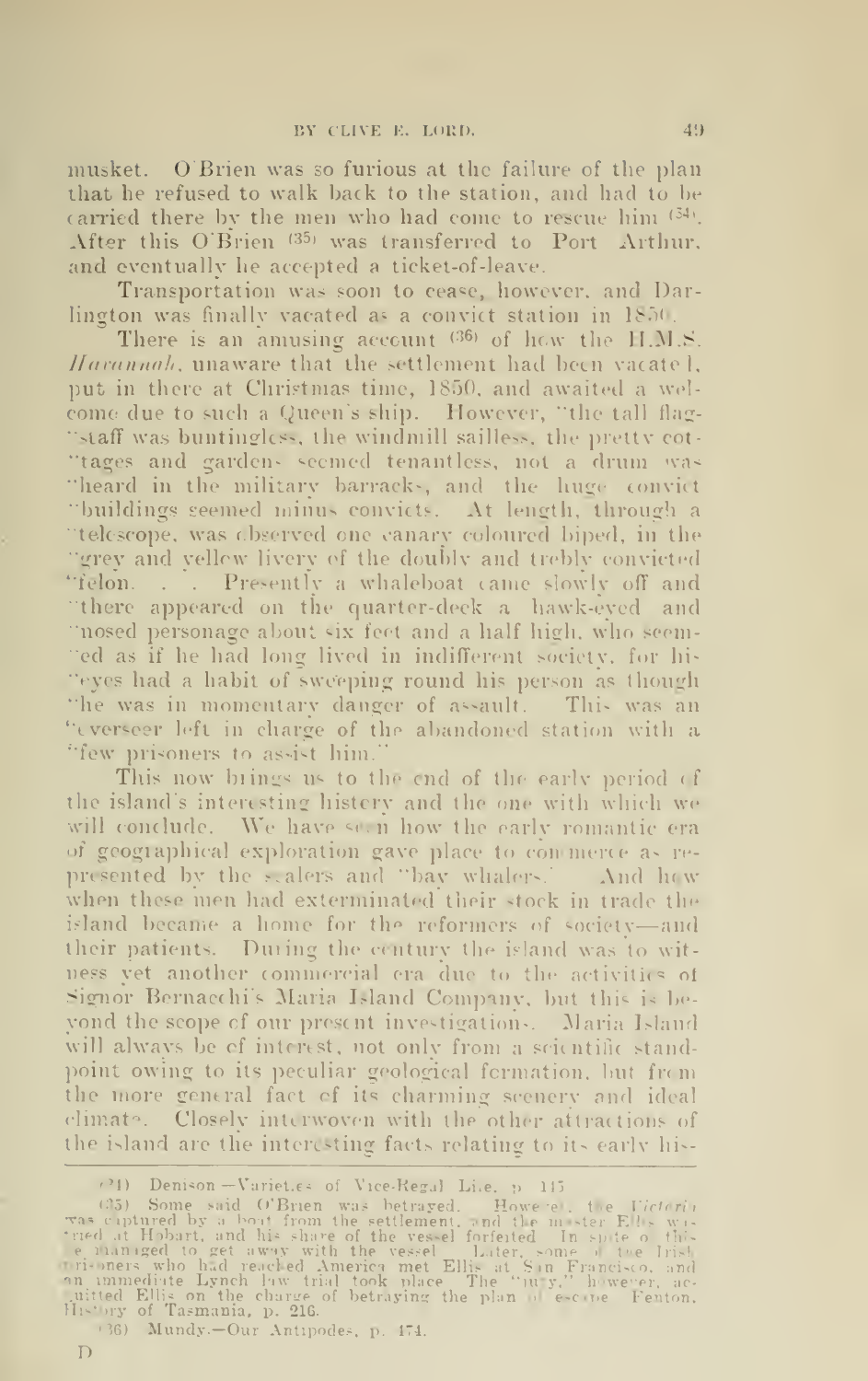tory. I have been privileged to recall a few of these in the foregoing pages, but there are doubtless many more even more interesting ones which  $I$  am not aware of but which will I hope be placed on record by those in possession of them before the records relating to them are forgotten. Sufficient has been written, I think, in order to show what interesting periods of history this island has seen.

### NOTES ON THE NOMENCLATURE.

CAPE BOULLANGER. This was named after a member of Baudin's expedition, as shown by the following passage:

"En cffet à peine on a doublé le cap Nord, qui, du<br>"nom de notre ingénieur, été appelé Cap Boullanger. " . . . En evant du cap Boullanger, se présente "un grosse roche, qui se rattache a File Maria par une "traînée de récifs dangereux; cette roche est precédé "d'un gros ilot granitique, peu élevé, stérile, et qui "laisse entre la terre et lui un passage practicable "seulement pour le petites embarcations. Nous "Tappelâmes Ilot du Nord."

On Baudin's Charts (Carte d'une parte de la Cote orientale de la Terre de Diemen dresse par L. Freycinet d'apres ses observations et celles de MM. Faure et Boullanger. Février 1802). Cap Boullanger is unmistakably shown as the northern point of Maria Island, thus bearing out the description in the text. On Flinders' Chart (South Coast, sheet 6), "C. Boullanger or Coxcomb Head " appears east of its true location. The present maps issued by the Lands Department show Cape Boullanger as the point near the Bishop and Clerk. This is by no means its correct position, and it should be transferred back to its orig inal place—the extreme north point of Maria Island, opposite the I. du Nord (37). The point where it appears on the present day maps is generally known as "The Bishop" and Clerk" after the prominent mountain of that name which projects boldly seawards at this point. This is the "cock's-comb-like" head referred to by Flinders.

By some strange alteration "Coxcomb's Head," which appears upon Flinders' Charts of 1798-9 (published 1814) as a synonym of Cape Boullanger, now appears on the Lands Department's Charts as a synonym of Cape Mistaken. But even this latter Cape has been misplaced, as I shall show later.

Cape Mistaken. So named by Captain John Henry Cox of the Brig Mercury in 1789. The name on modern

<sup>(37)</sup> The 1. du Nord is variously called locally "North Id.," "Green Id.," "Rabbit Id.," or "Goat Id."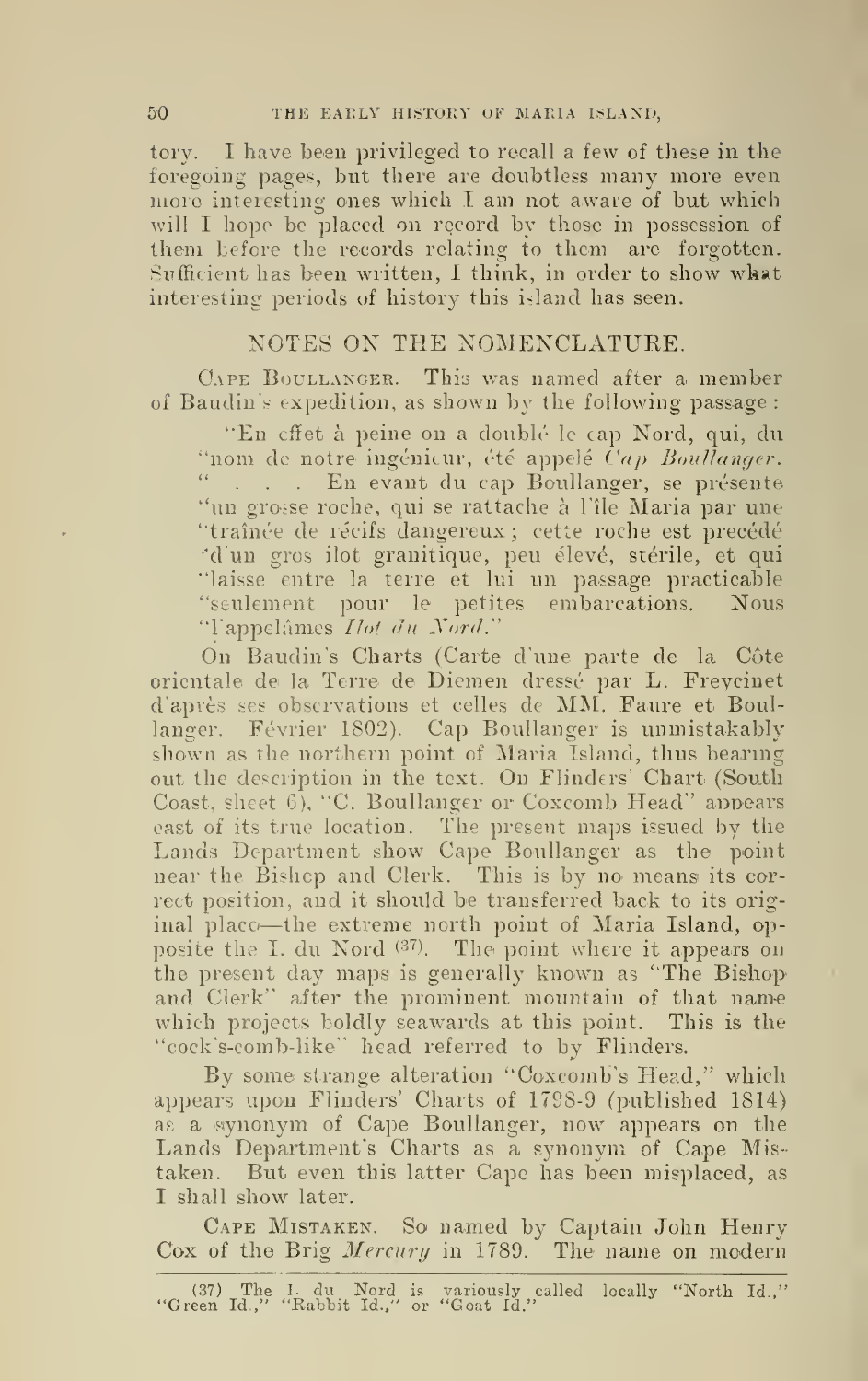maps appears too far to the south. Péron refers to this  $\Box$ <br>Cape as follows : —

"Après avoir doublé-la point Nord de la baio "Riédlé, nous vimes la terre courir à l'E.N.E. jusque "par le travers du cap Mistaken (ainsi nommé par le "Capitaine Cox, qui reconnut Oyster & Bay en 1789), "qui forme le point le plus oriental de l'île."

Upon the present day maps of the Lands Department the most eastern point of the northern portion of Maria Island is designated Ragged Head. The same name is given to <sup>a</sup> point <sup>a</sup> mile or so Xorth-West. A few miles to the south of this there is a point marked Cape Mistaken or Cock's-comb's Head. (On Flinders' Charts Coxcomb's Head appears as a synonym for Cape Boullanger.) There (an be no doubt, after an examination of Cox's and the other early charts, that the name Cape Mistaken was given by ('ox to the most eastern point of the island, and that the present position assigned to it on the Lands De partment's maps is incorrect. It must further be remembered that it was after rounding this Cape when Cox dis covered he was not working into Adventure Bav that lie gave the name Cape Mistaken to this point.

Flinders gives (38) details of his observations when coasting along the shores of Maria Id. as  $\text{follow} :=$ 

"At daylight, Maria's Island appeared to be divided "into two, Schouten's Island was visible, and the prin-"cipal bearings taken were as follow :

"Tasman's «mall island  $^{(39)}$  ... ... ... ... 8, 249 W. "A deep bight in the coast  $\dots \dots \dots \dots \dots$  S. 56 W. "South Head of Frederik Hendrik's Bay. S. 72 W. "Maria's Island, south part  $\dots$   $\dots$  N. 64 $\circ$  to 43 W. -, north part ... ... ... ... N. 39 to 19 W. "Schouten's Island ... ... ... ... North to N. 5 E. "The wind shifted to north at ten o'clock, and we "tacked towards Maria's Island. At noon the north-"east extreme, a cock's-comb-like head was distant four "or five miles, but the island lying off it in Mr. Cox's "chart was not visible nor yet the isthmus which con- "nects the two parts of the island.

"Observed latitude  $\ldots \ldots \ldots \ldots \ldots \ldots \hspace*{.1cm} 42^{\circ}$  41}" S. "South Head of Frederik Hendrik's Bay... S. 40 W. "Maria's Island, south part ... ... ... ... ... Clouded. " - north part ... ... ... S. 82° to X. 64 W. "Schouten's Island, dist. <sup>4</sup> leagues. X'. <sup>3</sup> W. to <sup>8</sup> E.

<sup>(38)</sup> Flinders.-Voyage to Terra Australis. Intro, p. cxc.

<sup>(39)</sup> It must be remembered that until Flinders examined the French and later chart«. alter his imprisonnient ut Mauritius, he con- aidered Tusman's Peninsula was an island.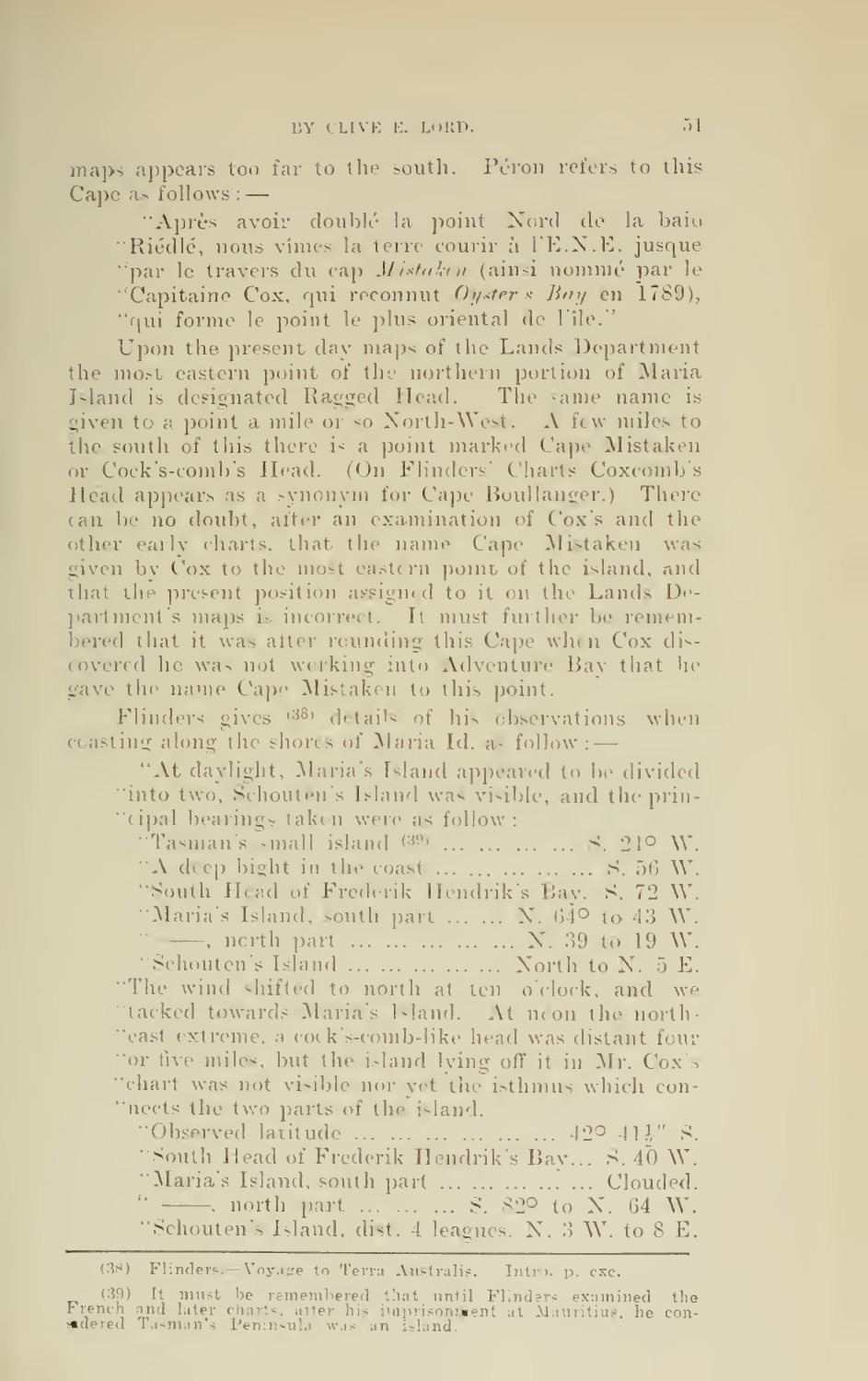"We had squally weather in the afternoon, with wind "at north-west; and being unable to get near Maria's "Island before the evening, bore away northward, hav- "ing a fresh breeze at W.S.W."

I have plotted Flinders' position and taken into consideration his remark : "At noon the north-east extreme, a "cock's-comb-like head was distant four or five miles," and I do not think that there is the slightest doubt that the headland referred to by Flinders is the prominent projection formed where the Bishop and Clerk mountain abruptly falls to the sea. My personal recollections of the east ern aspect of the Coast strengthen this opinion. If any further evidence was desired one has to examine Flinders' own charts. On these Cape Boullanger has been moved from the low Iving northern point to the massive buttress of the north-eastern promontory, and is marked "C. Boullanger or Coxcomb's Head."

CAPE MAUROUARD. Named after a member of Baudin's expedition.

"Parvenus à la pointe de 'Est, que nous nommée "Cap Maurouard, du nom de l'aspirant recommand-"able qui partageoit alors avec M. Boullanger le soin "des travaux géographiques, nous vîmes la côte se "diriger au N.N.O. '

On Baudin's charts (Freycinet's) the location of this Cape is clearly shown as the most eastern point of the southern portion of Maria Island. Flinders also gives it this position. On the Tasmanian Land Department's pre sent maps the name is given to the northern point of Crayfish Bay, while the most eastern point of the southern sec tion of the island is designated Cape Bald.

Cape Peron. Named after the naturalist and histor ian of Baudin's expedition.

"Bientôt nous atteignîmes le cap le plus Sud de "cette île, que nos géographes ont nommé  $Cap$  Peron. "En evant de cette cap, s' élève un rocher granitique "solitaire de 150 à 200 pieds de hauteur, déchiré par "les fiots, imitant assez bien, souis ce rapport, un sorte "d'obélisque : il fut nommé la Pyramide."  $(40)$ 

Long Point. This is the "Leseur Point" of the French explorers. The designation Long Point first ap pears on the chart of 1837. Leseur was one of the French artist?.

Maria Island. So named by Tasman in 1642, in honour of the wife of Anthony Van Diemen (and not after his daughter as is often stated).

<sup>(40)</sup> Voyage de Découvertes aux Terres Australes. Vol. 1., p. 263.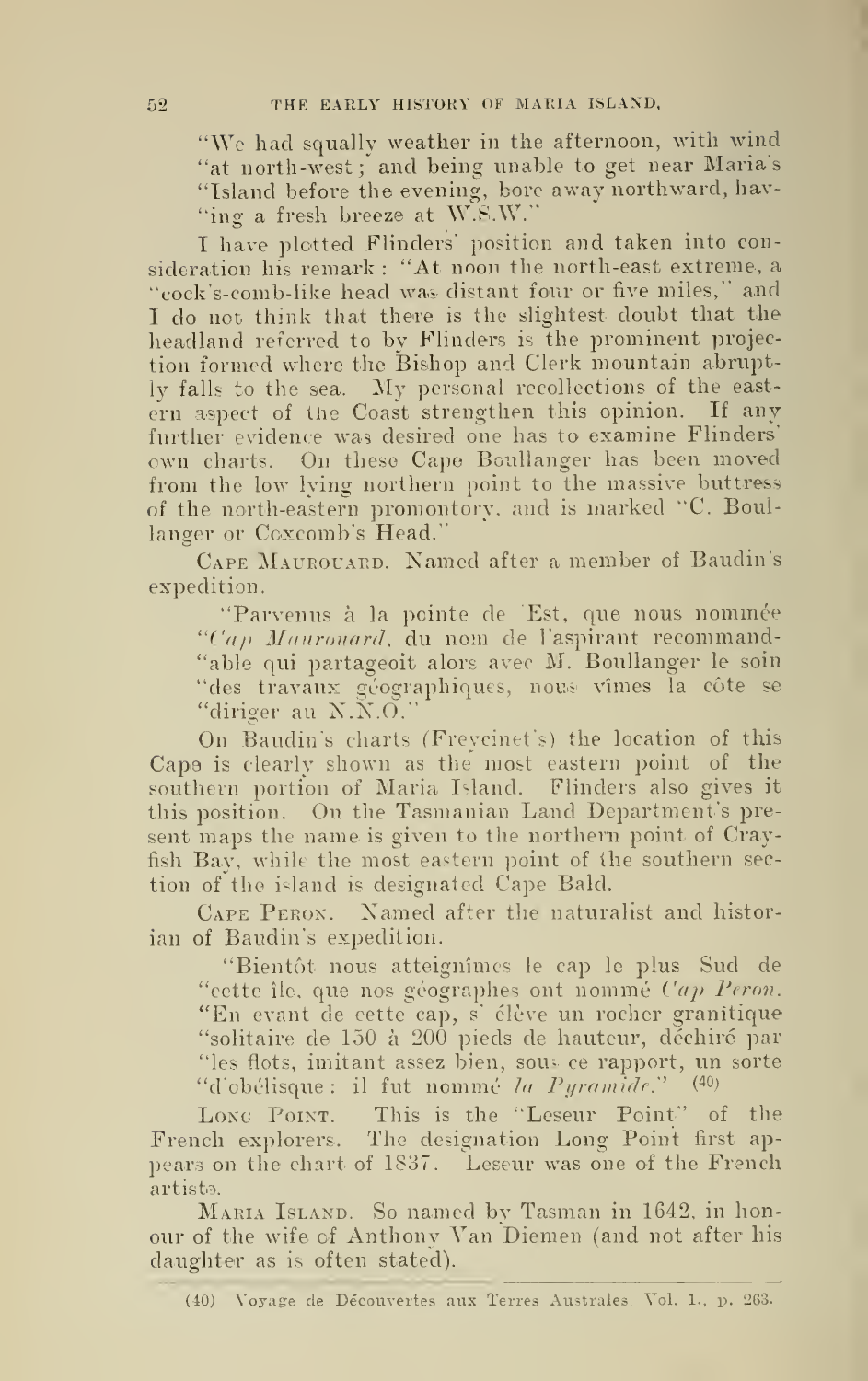MAUGE POINT. Named after the surgeon of Baudin's expedition, who was buried on Maria Island at this place. Care must be taken to discriminate between Point Maugé on Maria Island and Monge Bay (now generally spoken of a? Pirates Bay) on the cuter side of Eaglchawk Neck. Monge Bay was also named by Baudin. but was so called after a French scientist. (41)

OYSTER BAY. Named by Captain Cox in 1789, who brought the brig Mercury to anchor there in order to take in supplies of wood and water. On picscnt day maps the name Oyster Bay is reserved for the Outer Bay and the inner portion designated Shoal Bay (often referred to locally as Chinaman's Bay).

RiEDLE Bay. So named by Baudin's expedition in 1802. It was named after one of the naturalists of the expedition, who had died at Timor in 1801.

#### LITERATURE CITED.

- Backhouse. J. —Narrative of <sup>a</sup> visit to the Australian Colonies. Lond. 1843.
- Bent,  $\Lambda$ —"Almanacks" from 1824 to 1829.
- Bligh, Lieut. W.—A Vovage to the South Sea. Lond. 1&92.
- Bunce, D.—Australa^iatic Wanderings in Tasmania, and Australia.
- Cook, Capt. J. —Voyage toward the South Pole and round the world performed in  $H.M.S.$  Resolution and  $Ad$ nnture 1772-75. Lond. 1777.
- Cook, Capt. J.-Voyage to Pacific Ocean, etc., under the direction cf Captains Cook, Clerk A\* Gore, in H.M.S. Resolution and Discovery in 1776-80. London 1784.
- Crozet.—(Marion'ci Vovage). Crozct's Vovage to Tasmania, etc.. in 1771-1772. Translated by H. Ling Roth. Lond. 1891.
- Denison, Sir William.—Varieties of Vice-Regal Life. Lond. 1870.
- Fenton, J.-History of Tasmania. Hobart 1884.
- Flinders,  $M V$ ovage to Terra Australis, etc., in the years lSOl-3. Lond. 1814.
- Labillardiere. —Vovage in Search of La Porousc 1791-94. Lond. 1800."
- Lee, Ida.—Commodore Sir John Haves. His Vovage and Life. Lond. 1912.

<sup>(41)</sup> Voyage de Découvertes aux Terres Australes Vol. 1,